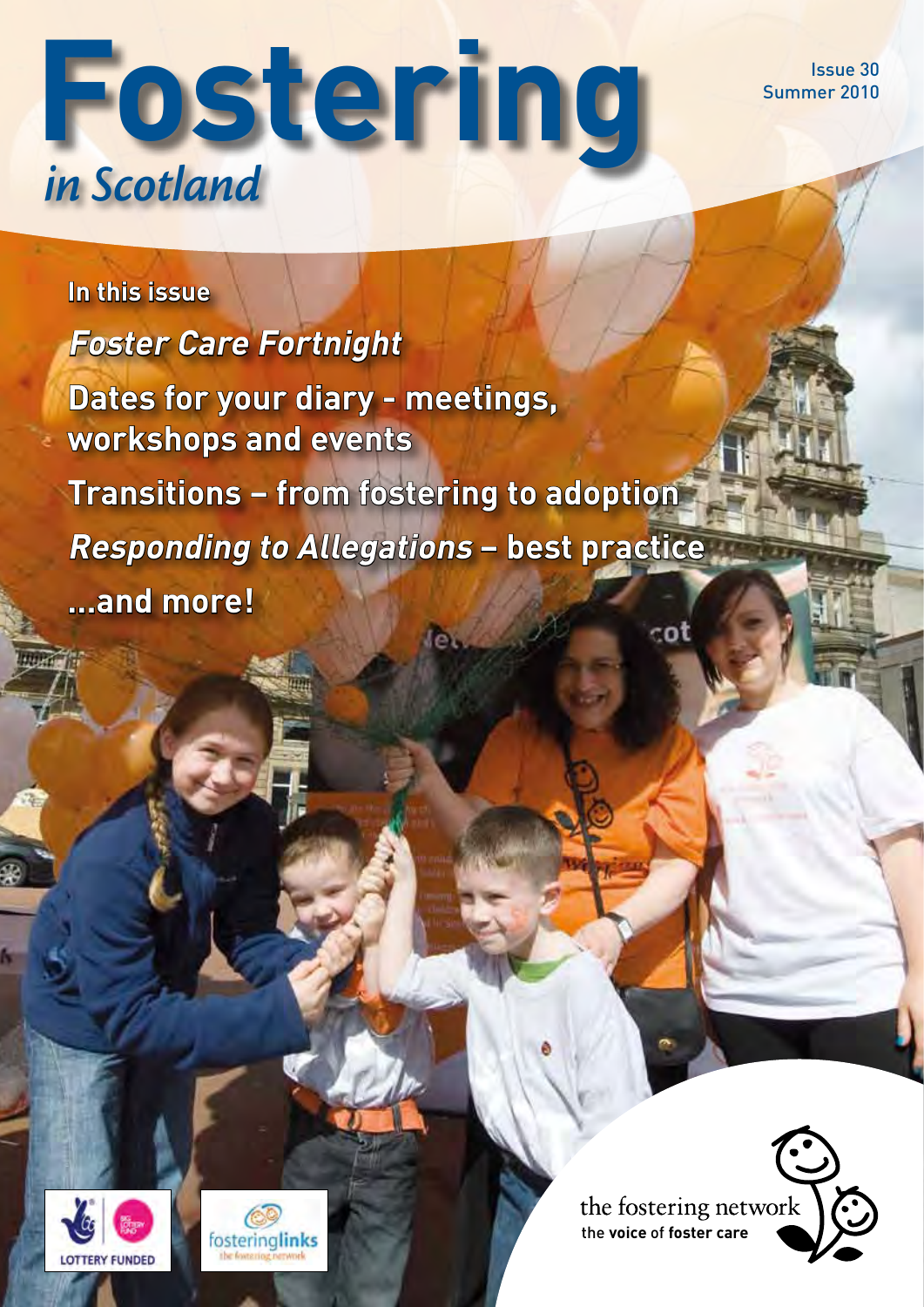# **Hello and welcome...**



…to the latest edition of Fostering in Scotland. It has been a busy few months for us in the office in Glasgow and we hope to update you on some of our work in this newsletter.

The Fostering Links project has been really busy over the past few months with Sara Lurie (Director) and I travelling to Shetland and the Western Isles to meet with members there and hear about the issues foster carers in the Islands experience. I am looking

forward to meeting more of our members in the more remote areas of the country with a visit to Orkney planned for October.

The project also held some really interesting training sessions for foster carers on media skills, assertiveness skills and advocacy skills. I'm hoping to hold some more sessions after the summer, so please get in touch if these sessions are of interest to you, and best of all – they're free!

Katie and I met with colleagues from Hong Kong who had attended the Scottish Institute for Residential Child Care (SIRCC) annual conference in June. Peter, Pax and Maggie were really keen to find out more about fostering, 'looked after children' and learn about our work across Scotland. We had a great discussion with them and Ian Milligan from SIRCC in our office in Glasgow, (see picture below).

Membership events are planned across Scotland in September and November. Of interest to foster carers and fostering services these half day sessions will provide an opportunity to discuss topics of interest as well as 'network' with colleagues.



#### **The issues facing men in foster care**

Tuesday 14 September, 10.30am til 1.30pm, Glasgow

#### **The issues facing men in foster care**

Tuesday 21 September, 10.30am til 1.30pm, Dundee

#### **When things go wrong: responding to allegations against foster carers**

Tuesday 28 September, 12pm til 3pm, Edinburgh

#### **When things go wrong: responding to allegations against foster carers**

Tuesday 2 November, 10.30am til 1.30pm, Aberdeen

These sessions are free to members please get in touch to book your place!

October will see the Fostering Network holding our annual UK conference in Belfast – I look forward to meeting some of you there. Also in October across the UK we will be celebrating the role of sons and daughters – please keep us posted on what you are doing!

And finally, Thursday 18 November is the next meeting of all those involved in the focus groups. Taking place in Perth, this central meeting will bring together representatives from across Scotland to discuss current challenges and identify ways to address these.

A huge thank you to everyone who has sent in information for this newsletter – I really enjoy hearing all your news, as well as trying to fit it all in!

Until next time, I hope you enjoy the rest of the summer and I look forward to meeting with some of you at some of the meetings and events we have planned!

**Sarah Crangle** Fostering Links project worker

## **The Fostering Network's Annual Conference**

**Enjoying, Learning and Achieving Friday 1 & Saturday 2 October 2010 La Mon Hotel and Country Club, Belfast**

**The Fostering Network's** annual UK conference is established as an essential event for everyone with an involvement in fostering and provides a fantastic opportunity

for best practice and new ideas to be shared. This year's conference will be held at La Mon Hotel and County Club in Belfast and will focus on improving educational outcomes for children and young people in foster care.

For further information or to book your place visit **www.fostering.net/conference**

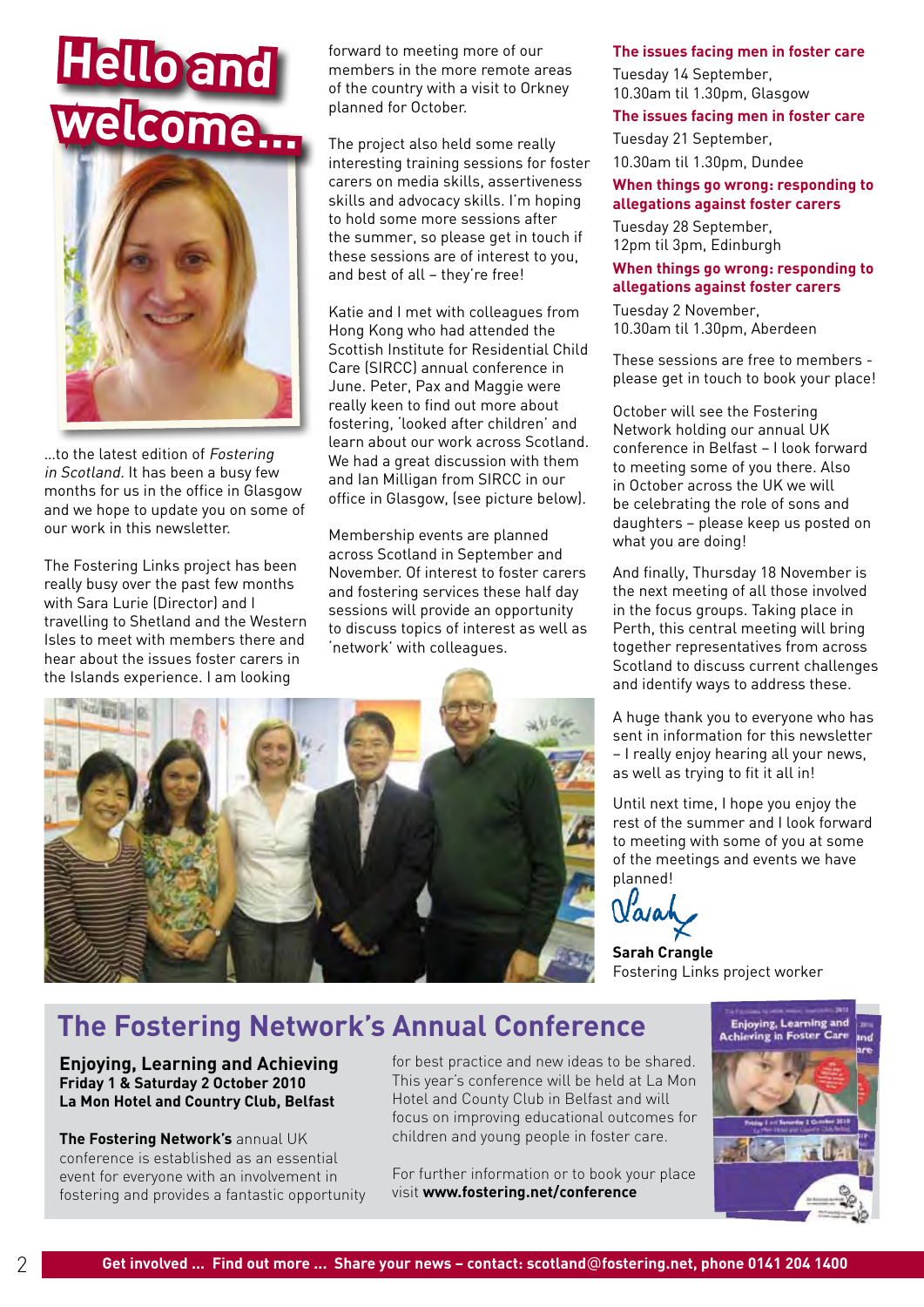## Dear Members,

**After the last edition** of Fostering in Scotland, the Young People's newsletter and the UK magazine with its focus on Scotland, we have a lot to live up to in this edition!

It was really exciting to read the Young People's news- what a talented bunch of children both those in foster care and the sons and daughters of carers are. I was delighted to meet some of the 'stars' at the launch of Foster Care Fortnight in Glasgow's George Square. Releasing 1,700 orange and white balloons was a great way to mark the need for 1,700 more foster carers. Adam Ingram was excellent and spoke to all the foster carers and young people recognising them from the magazines. The cake cutting was fun with the young son of a foster carer insisting that he would take charge of cutting the cake!

The staff in Glasgow have all had a busy time over the past few months. Heather has been occupied with the shared pilot for recruitment in East Lothian, Mid Lothian, Edinburgh and the Scottish Borders. The pilot has been very much welcomed by the Councils. There will be lots to learn from it for the future and how to achieve better sharing of resources across Scotland. Heather has helped the Councils to keep moving forward and we hope the efforts will result in higher levels of enquiries.

The Learning and Development team continue to be busy delivering training across the country, but we were sad to say goodbye to Sue Robertson at the end of June as L&D manager. We look forward to welcoming a new member to the team shortly.

Katie is now well established within the team as Fosterline Worker and has kept me right on a couple of queries! The fridge magnets included in the previous Fostering in Scotland certainly led to an increase in calls!

Ros has been busy working with young people to produce the resource for younger children and Sarah C has been busy organising a range of meetings across the country as

part of the Fostering Links project – see elsewhere in the newsletter for further details of all the work.

Sara L and I have been involved in discussions with social work, education and health as well as Through Care, Who Cares?, the Scottish Children's Reporters' Administration and the Scottish Government. Care planning and finding permanent placements for children are high on the discussion list as well as ensuring the foster care workforce is supported, trained and respected. Sara and I will try to keep you updated as the work goes forward.

We want to hear about how Councils are using Permanence Orders for children living with foster carers and the positives and any downsides from these new orders – please share your experiences.

Also coming soon is the Annual Conference for the Fostering Network – this year it is to be held in Belfast on 1 and 2 October. I hope that some Scottish carers and workers will get to that event – we can always learn from the other countries! The AGM also takes place at this event and it would be good if members started thinking about standing for the Board of trustees. Philip Coghill and Adrian Clark are currently on the Board from Scotland, but Adrian is stepping down so it would be good to have another Scottish voice to join the Board. We are grateful to both Adrian and Philip for being prepared to travel to London for meetings to ensure that the special features of foster care and social work in Scotland are understood.

Have a good summer and I hope to meet many of you at the meetings in the autumn.

With best wishes,

Anne Black

Anne Black Chair, Scottish Advisory Committee

## **Report into the Cost of Foster Care published**

**The Fostering Network** and the University of Loughborough have published a new report, the Cost of Foster Care showing that an additional £580 million is required across the UK to develop a properly resourced fostering service that meets the needs of children in care. The Fostering Network is calling on the Government to ensure children in care remain a priority and that funding is available now and in the future so that foster carers are properly supported and the children they look after do not suffer.

Concerned MPs in the House of Commons have signed up to an Early Day Motion in the House of Commons supporting the Fostering Network's campaign. To see the report go to **www.fostering.net/ resources/reports/update-costfoster-care-report**



**Sons and daughters'** of foster carers will be celebrated across Scotland this October as we mark Sons and Daughters' Week. The Fostering Network is encouraging fostering services to pick a week in October and use it to celebrate the enormous contributions that foster carers' sons and daughters make to fostering.

We would love to hear what fostering service's are planning to do to celebrate this important group of young people this year and we will be providing advice and ideas so fostering services should look out for our toolkit on how to get involved. If you would like to be the sons and daughters' contact for your fostering service let Harriet Campbell know on **harriet.campbell@fostering.net**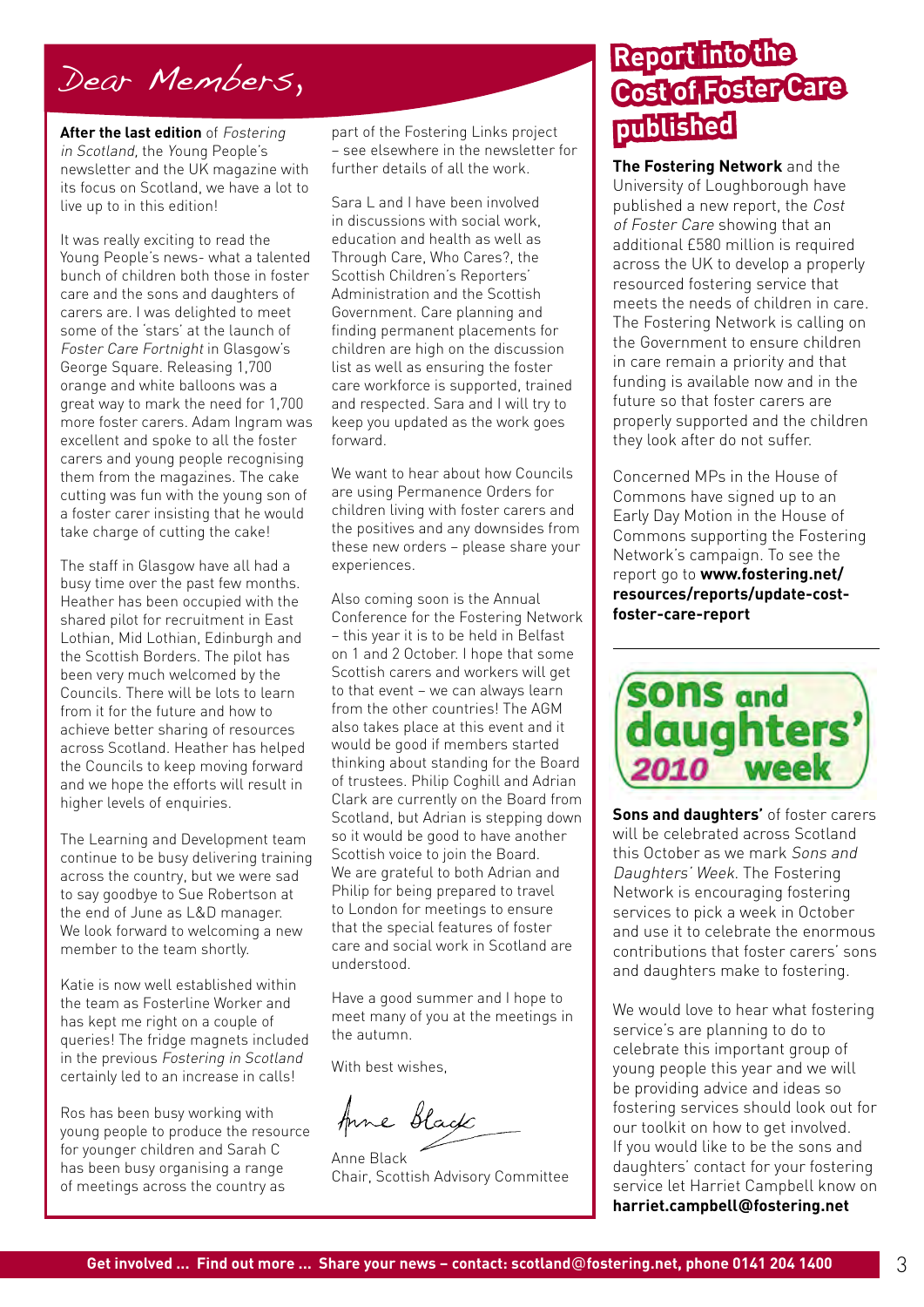# **Barnardo's Scotland 30th anniversary**

**Congratulation to Barnardo's Scotland on their 30th anniversary. Marketing & Communications officer, Suzanne Higgs tells us about their celebration…**



We all gathered together on Sunday 9 May at Stirling Castle for the

30th anniversary celebrations of Barnardo's Scotland Fostering and Adoption. Carers & staff came from Aberdeen, Dundee, Glasgow and our service in Edinburgh. Our star guest for the evening was Darius Campbell and he charmed us all with his easy going manner and endless patience for having photo's taken with everyone that wanted them.

Sally Ann Kelly (Head of Operations) welcomed everyone and did the introductions, followed by speeches from Ester Browning (an adoptive parent and foster carer) and Kay Jackson (foster carer with Edinburgh service), who told the story of the Barnardo's boy on the Titanic.

We were then piped through to the Great Hall for music and dance. We rounded off the evening with Darius and Carol Douglas cutting the cake and Darius surprised us all with a lovely speech that brought a tear to a few eyes!

# **SWIIS launches new Permanence Service**

**SWIIS** Foster Care Scotland have recently set up a new Permanence Service. The aim is to recruit permanent foster carers to meet the needs of children for whom local authorities have agreed a permanent plan, but cannot match within their own resources. Carers will initially be recruited within one hours travel from Dunfermline but children can be referred from anywhere in Scotland. For further information

about the permanence service contact Marion Geddes on 01383 842284 or **e:** marion.geddes@swiis.com

# Race for life

**Inspired by training officer** Janette Harkin's determination throughout her cancer treatment and recovery a number of Glasgow's Families for Children workers took part in the Race For Life at Glasgow Green on 6 June.

Janette said: 'I had no idea how emotional the Race for Life was going to be - I couldn't stop smiling and it

made me feel proud to join woman and children taking part in something so special. My colleagues were wonderful and had written messages of support to encourage me on my way.'

The team raised over £1000 – congratulations and very well done on this huge achievement.



The team wearing their ffc t-shirts and proudly showing off their medals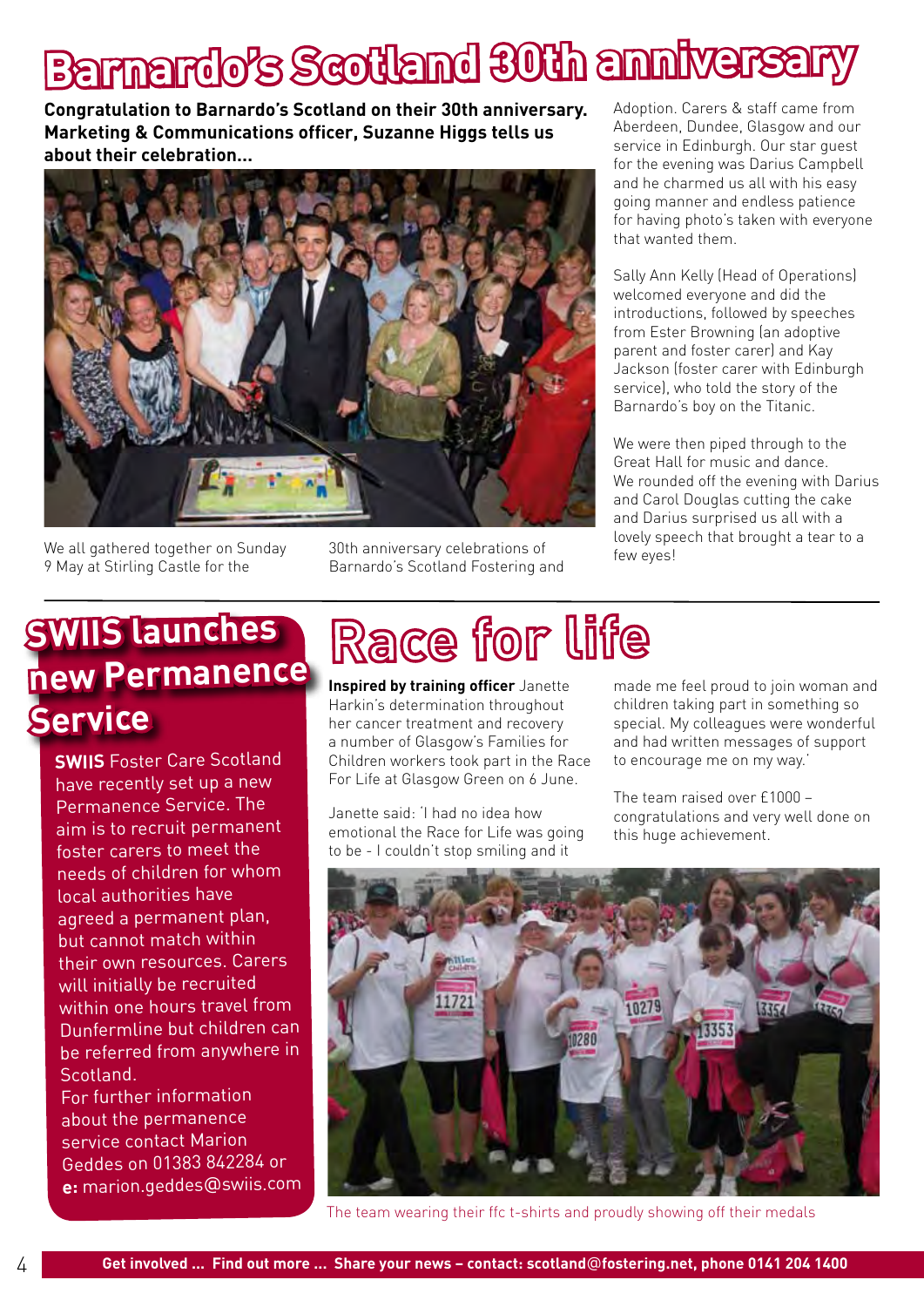# East Lothian meets Eastern Bohemia



During the last week in April, East Lothian Council's Children's Services hosted a short visit from 13 social workers from Pardubice in the Czech Republic. Celia Borland, Area Resources Manager updates us on the exchange…

Pardubice is a city to the east of Prague situated in Eastern Bohemia which has engineering, oil and sugar refining as its main industries and hosts a famous annual horse racing event. In East Lothian we too have a Horse Racing Course at Musselburgh. It was touch and go whether our visitors were going to arrive as all airports were at a standstill the previous week due to the volcanic ash cloud – but they made it!

Several of our visitors worked in state run social work agencies specialising in Youth Justice and another with families affected by domestic violence but most worked for a non government organisation called Amalthea.

Amalthea was established by a group of social workers in November 2003 who believed a different approach was needed to reduce the number of children who live in residential care in the Czech Republic. 20,000 children are growing up in what our Czech colleagues called children's homes or other residential units if children have physical or learning disabilities.

Since January 2004 Amalthea has developed a successful fostering service and recruits, supports and trains a growing number of foster carers from Pardubice and the surrounding area. They have since developed a small adoption service and family support team to support children being reunited with their parents.

What was evident when we first met our visitors was their passion and commitment to making a difference to the lives of all the children they were supporting. Their mission is to recruit more foster carers and empty the state residential units. One of the managers was a parent of three children and he and his wife also foster a sibling group of two brothers. Another shared a little about his childhood growing up in residential care.

We organised a very busy programme, picking up on areas they had requested. They met with our Area Reporter, attended a Children's Hearing, spent time with our Child Protection Unit staff and in Child Protection training; a group met staff from BAAF in Edinburgh; some dined

(6-bedded) residential resources and some spent time with our Family Placement Team.

We arranged for the group to go out with supervising social workers to the homes of foster carers in the afternoon for a cup of coffee and blether about fostering in Scotland and the Czech Republic. Despite the language barrier these visits were voted a big success. Our visitors returned very interested in the training we offer in particular the Fostering Network's Skills to Foster Preparation Materials and the six Pathways Through Fostering books that we have provided to all our foster carers as a resource library.

Our Czech visitors reflected that social work practice is less developed in the Czech Republic than in Scotland particularly around child protection. They also said they could not begin to aspire to young people placed in foster care having their own rooms as few people have a spare bedroom and therefore sharing with sons and daughters of foster carers is common practice. Housing planning and policy is very different.

Spending time talking about our different practice, standards, procedures and regulations was a very valuable exercise and there was learning on both sides. Our visitors drive and determination to recruit, train and support the best foster carers in the Czech Republic was just the inspiration our Family Placement team needed as a run up to our Shared Recruitment pilot with Edinburgh, Midlothian and Scottish Borders Councils launched during Foster Care Fortnight.

I know two of the party from Amalthea had an added bonus of skinny dipping in the sea at sunset on a deserted beach at Yellowcraigs. When you come from landlocked Czech Republic to a Scottish local authority with a beautiful coastline it has got to be on your wish list! This visit was funded by an EEC grant awarded to Amalthea and they will fund an exchange visit for three or four workers from East Lothian in September this year.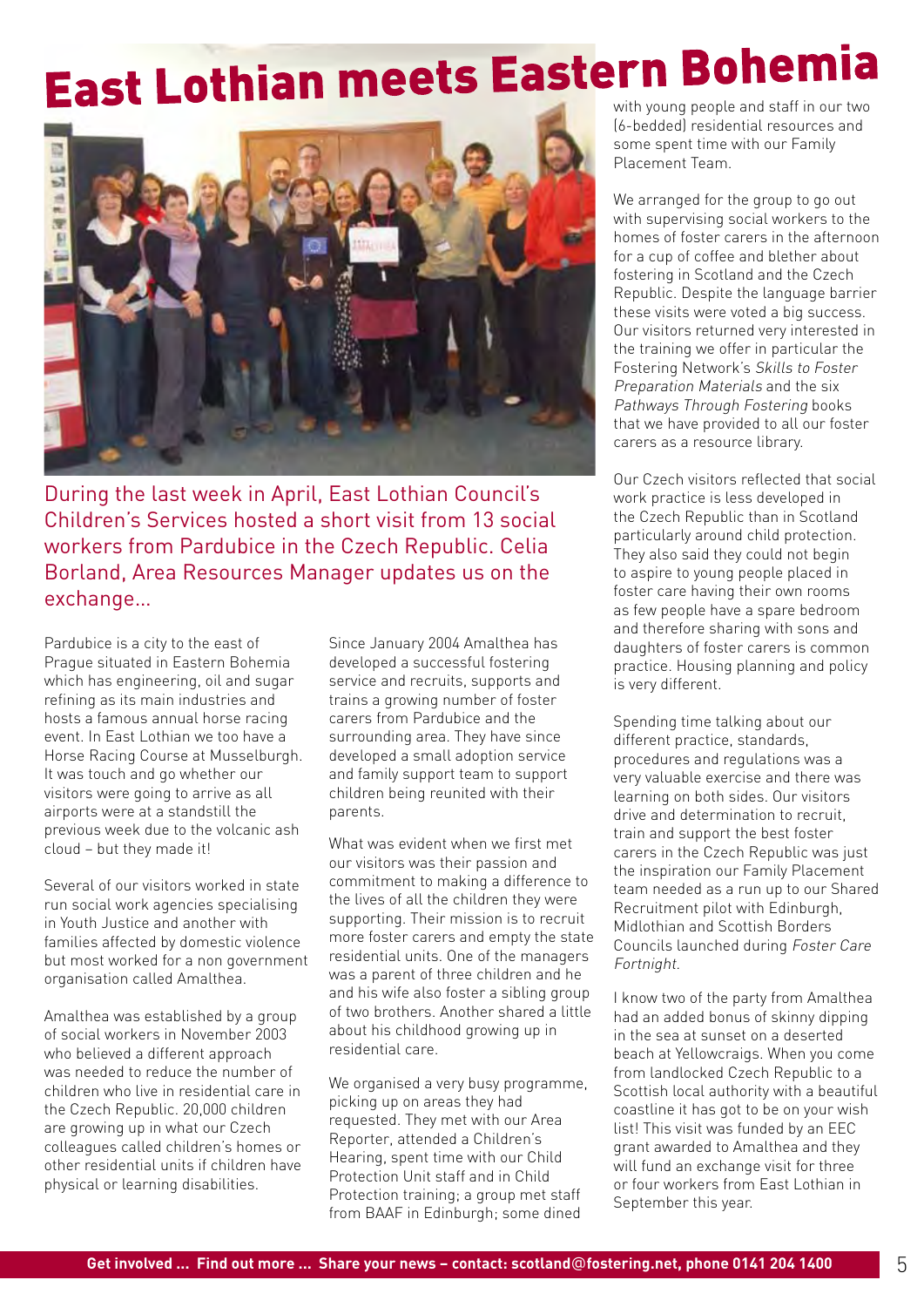# **From foster care to adoption**



Photo courtesy of Falkirk Council

**For some children, adoption is the preferred long term option and Falkirk Council's Children and Family team recently featured the experiences of Maria and Roy Dewar and the adoptive parent's during this transition. We hope this is of interest to readers of Fostering in Scotland…**

Maria and Roy Dewar have been foster carers for more than 20 years with Falkirk Council. In that time they have cared for children from birth up to 16 years, changing their registration to fit with their own growing family. The whole family are now at an age where they are actively involved in the fostering task. Recently, they were very involved moving a young child into an adoptive placement. Here, Maria talks openly about the feelings associated with this new beginning:

#### **Moving to a New Home**

'Looking after a baby girl from two days old to seven months - and, hopefully, fulfilling all her needs – to getting the call to say social work have found a hopeful match to the precious bundle you've been caring for is both uplifting and terrifying. The preparation was very good with me getting to meet the new couple following the linking meeting and prior to the matching.

'On the day of matching I felt a strong connection towards the new mum and dad and was happy with the results of the Panel. Two weeks later, and the process of getting to know the baby with six intense days of visits was under way - opening your home and all your ways of working with the child under scrutiny. But at the end of the day it was all in the best interests of the child, which is and should be paramount. The big moving day arrived and it was emotional for everyone but a joy to hear how well things are going for this new complete family.'

Maria and Roy's Supervising Social Worker, Pauline Cochrane, comments: 'Throughout the whole process Maria was child centred, supporting the baby and being aware of what she needed all the time. Maria opened her house up to the adoptive parents completely, welcoming them and sharing all the information she knew about the child with them.

'Maria also shared her own personal experiences and was thoughtful and sensitive to the adopters throughout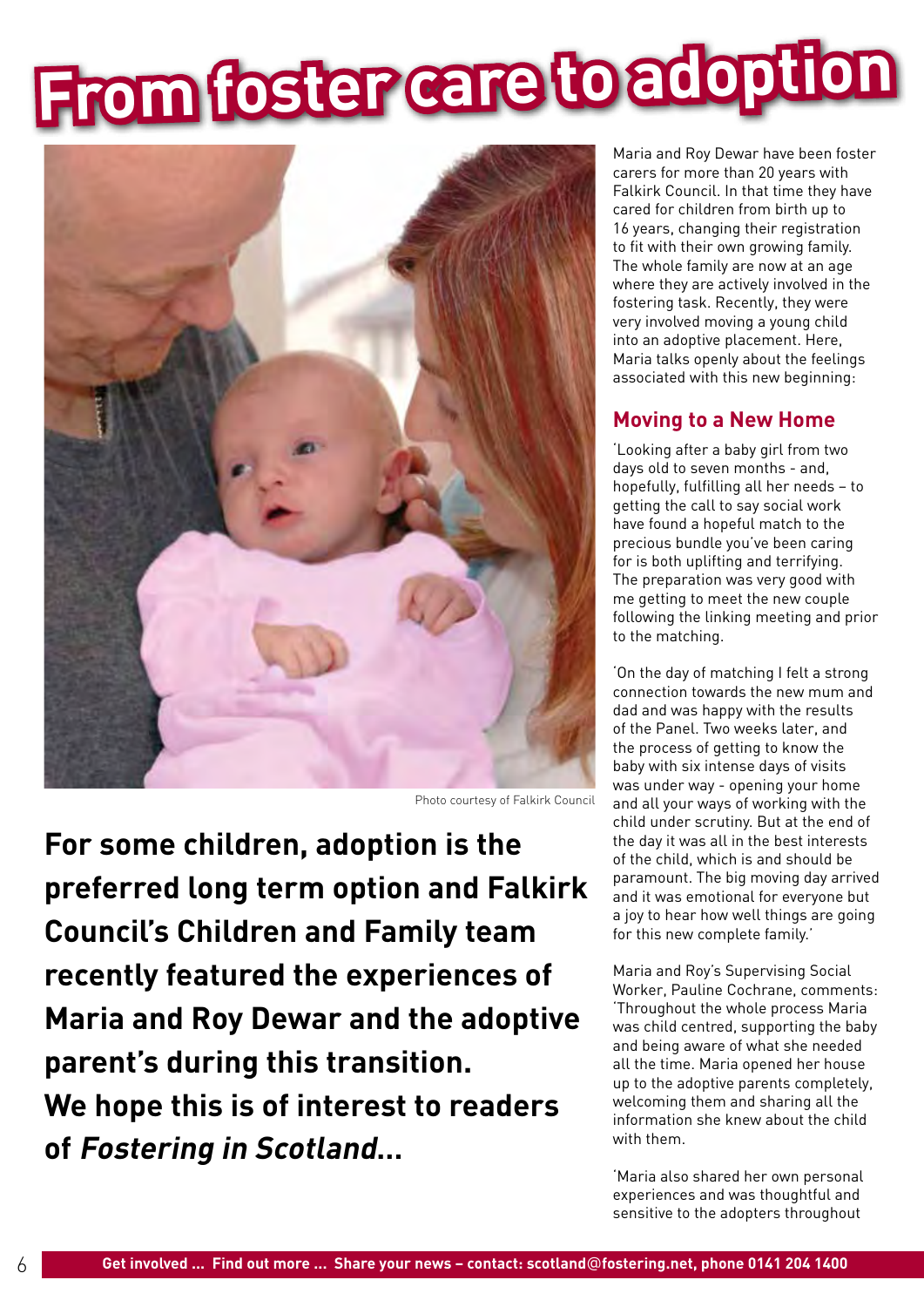the introductions. I know that although the family were sad to lose such a precious bundle they were all delighted to be part of moving her on to her new family.

'From the start, Maria prepared the child well before introductions began by using the DVD and talking book completed by the family. She was very aware of attachment and bonding, even teaching the new parents some baby massage. The whole process went very well and Maria, Roy and their children are looking forward to a visit with the child soon.'

Since the move this baby girl has settled well into her new home and is establishing positive relationships with her new family.

### **A Seamless Transition…The Adoptive Parents' Experience**

We remember feeling quite anxious in the run up to the introductions – what would our new daughter make of us? Would she like us, bond with us? Would she recognise us from our introductions book? It quickly became apparent, however, that our relationship with the foster carers would also be of great importance. These are the people who had cared for our daughter since birth, knew her little mannerisms and forming personality. They were the family she had formed attachments with.

### **Question Time**

We then began to worry what the foster carers would think of us – did they think we would be good enough parents? They would be watching everything we did – from interaction to nappy changing. All of the introductions would be happening within the foster carer's home. Would it feel like we were intruding in their family home? For a child so young the approval of the foster carers was

immensely important to us – if the carers didn't approve, even if not outwardly shown, we worried that our daughter could pick up on this which would impact on the introduction

process and possibly the initial bonding.

The whole process In our case, we need went very well and not have worried Maria, Roy and their – we were fortunate children are looking enough to meet our forward to a visit with the child soon."

daughter's foster carer before we even went to the matching panel. She was very experienced and completely

put us at our ease. She was incredibly sensitive to our needs at that very early stage and let us have a sleepsuit of our daughter's to give us an idea of her size, a picture of her and one of her cot toys.

The meeting was well handled by the social workers and was essential to help both ourselves and the foster carer start to picture what could be. The foster carer was also present at the matching panel and we chatted before, again which helped settle us. After we were matched, I (mother) was quite emotional and came out of the room and saw the foster carer. She came over and hugged me, congratulating me and I had not really realised until then how important her approval was, after all, she was the one who knew our daughter, who had cared for her since birth and knew her little personality.

### **Getting To Know Baby**

Prior to the introductions starting, our foster carer had played our introduction DVD and read through our photobook for three days with our daughter. When we met our daughter for the first time she instantly recognised both of us. We can still remember that feeling today. For the help and support our foster carer has given to our daughter and to ourselves, we will always be indebted to her. The introduction period was very tiring but absolutely essential for our daughter and for us. The foster carer was great – she showed us the routines our daughter was used to and then let us try them ourselves, gradually letting us feel more in

control, only making eye contact with our daughter to reassure her about us being there. This helped to build up our confidence and our relationship with our daughter. She knew when to stand back and when to step in, depending on how our daughter reacted. But she always did so in a way which was sensitive to our daughter and to us.

In those initial days, the collaboration with the foster carer was, in our view, essential in the development of our own bonding with our daughter. We are firmly of the view that the relationship of foster carer and adoptive parents cannot be underestimated in terms of a seamless transition from one family and home to the other.

### **The Big Day**

Due to the good relationship we had with the foster carers, the day we finally visited to pick up our daughter and take her home went very smoothly. When we arrived, our daughter was having a morning nap, so we had a coffee and chatted with the foster carer and her family, it was very relaxed. Once our daughter woke up it was her feed time so we fed her milk ready for the journey home. Our foster carer got our daughter ready to go and with some cheery goodbyes we left to go home with our daughter. Although I think that last visit was quietly emotional, everyone was happy, relaxed and it couldn't have gone better. We were so appreciative that our daughter had had such a great start in life and our foster carer trusted us absolutely.

We have a tremendous amount of respect for our foster carer – not only did she and her family raise our daughter from birth but allowed myself and my husband into her home for a week, making us feel very welcome, guiding us regarding our daughter's development and answering all our questions. We saw that foster carers generally have a very demanding and emotional role.

Many thanks to Vivien Thomson, Service Manager, the Dewar's and our adoptive parents for sharing this article with us.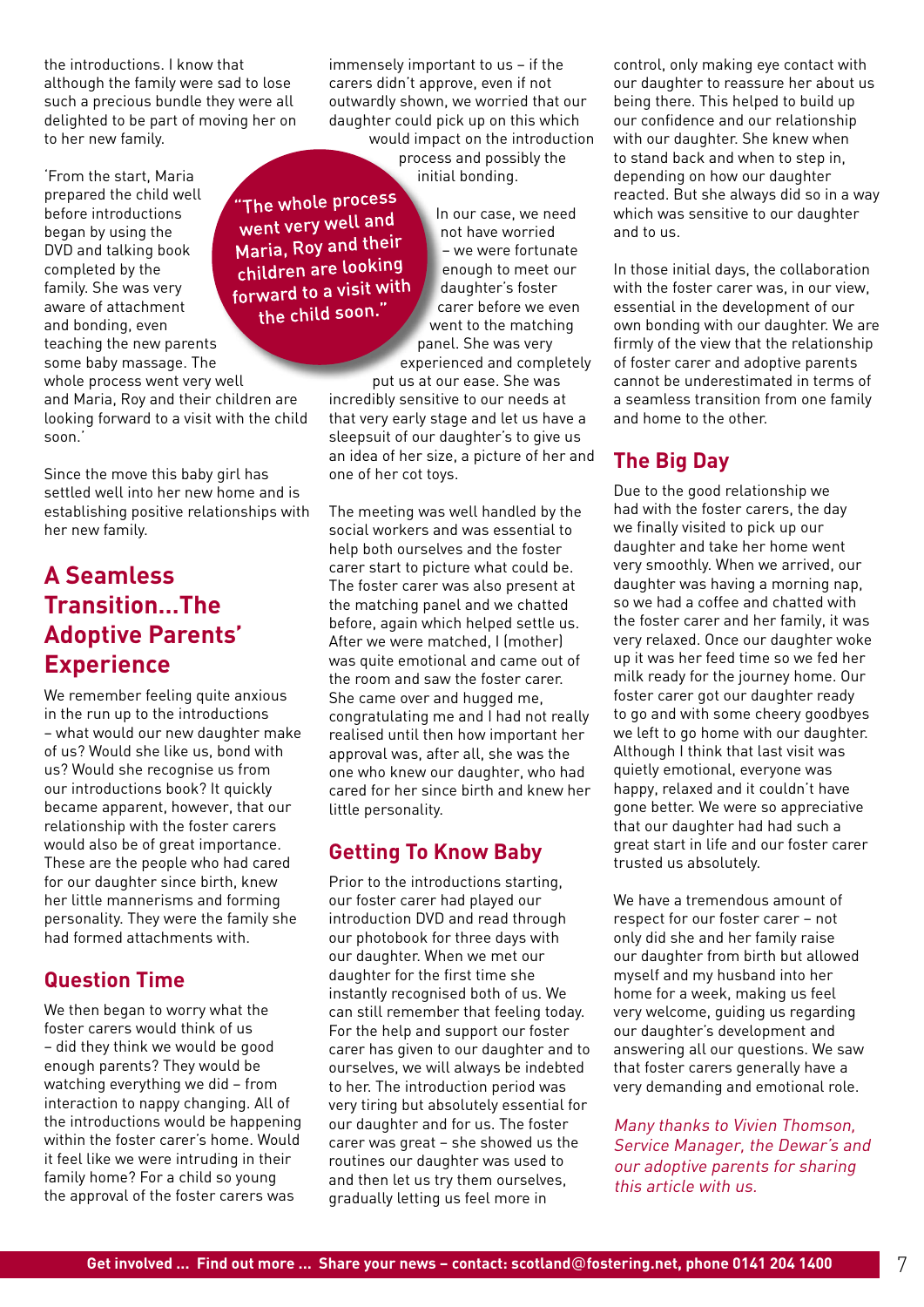

**Fosterline** has been really busy over the last couple of months and during the months of May and June we have received a total of 115 queries. I hope for those of you that have made a call you found the service informative and helpful.

I have attended two training sessions on Managing Allegations and enjoyed meeting the foster carers in attendance. I thank you all for you openness on such a sensitive topic.

I am pleased to announce that the Best Practice Guidance on Responding to Allegations Against Foster Carers is finally out for use by authorities and agencies. This is available to download from the Scottish Government via our website, **http://www.fostering. net/resources/good-practiceguidance/responding-allegationsagainst-foster-carers**.

We do hope that staff commit to follow the guidance which not only aims to enhance the safety and welfare of looked after children in a range of placements but minimises the stress that foster carers experience during such difficult times. The pertinent points for foster carers are:

- that they are given a copy of the local authority's safeguarding children procedure
- have access to legal advice and representation

### **Fosterline Scotland...** update it will help to keep the lines of communication open between fostering agencies and foster carers and that allegations are managed in

- understand the process of the investigation and why it is taking place
- as far as possible, know when, where and by whom interviews will be conducted
- are informed about the independent support that will be provided
- are informed about the financial arrangements the fostering service will make in relation to allowances/fees if fostered children are removed or the carer is temporarily suspended from taking further placements.

The fostering agency must also ensure that foster carers:

- know the reasons for the removal of children, if applicable
- know what contact, if any, each member of the foster family is permitted to have with each child affected by the allegation
- understand the current status of their approval to foster
- are assisted in communicating with investigating agencies
- are informed on a regular basis of the progress of the investigation, both verbally and in writing
- understand that if they resign while the investigation is underway, this will not affect the progress or outcome of the investigation.

Whilst we appreciate that the guidance will not totally eliminate the pressures and difficulties experienced by foster carers during an allegation it is hoped that

as quick a timescale as possible. If any one would like to discuss these further please do not hesitate to get in touch.

In addition to the above there has been an interesting development in our judicial system with a case being heard at the Supreme Court in October regarding Scots Law. Currently if you are being interviewed by the Police you can be questioned for up to six hours without a lawyer present. However the case being presented at the Supreme Court is claiming that this is a breach to an individual's human rights. If the case is upheld then it could have potentially major consequences and is certainly significant for foster carers facing an allegation. Watch this space for more information.

We are delighted that the Scottish Government has now published the Guidance on Looked After Children (Scotland) Regulations 2009 and the Adoption and Children (Scotland) Act 2007. The Fostering Network and BAAF were commissioned to write the guidance which is available online, **http://www.scotland.gov.uk/ Publications/2010/06/01094202/1** 

I hope everyone has a great summer and look forward to taking your calls.



Katie Alibone Fosterline Scotland Worker

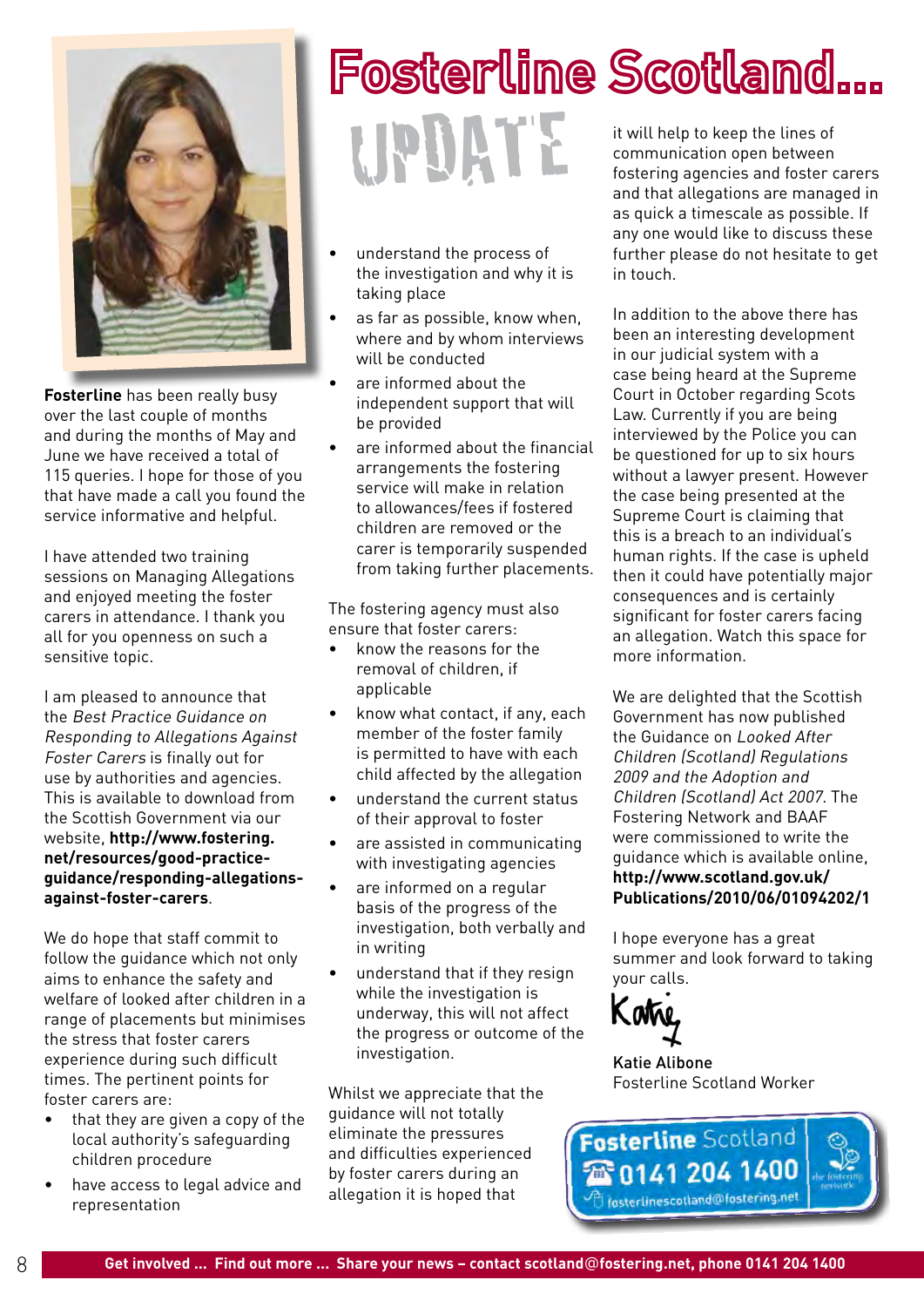

# **Ros Craig,**

**Young people's project worker, updates us on her work...**

#### **The Young People's project** helped

to launch Foster Care Fortnight on 17 May along with Minister for Children and Young People Adam Ingram MSP. The young people held on tightly to the 1,700 helium filled balloons and when released their faces were full of wonder at the sky above. I chatted with some of the children that day and talked about the shortage of foster carers in Scotland being represented by the high number of balloons, which surprised most of the children there.

The children helped Adam Ingram MSP cut a cake celebrating success for the Foster Care Fortnight launch, and one even managed to steal a sweetie off the top before everyone else! Adam

Ingram MSP chatted with some of the sons and daughters about what changes they would like to see. Afterwards, the children returned to the Fostering Network's office to chat, draw pictures and provide comments on the draft Stella storybook.



#### **Sons and Daughters Week**

**Are you** a son or daughter of a foster carer? If so get in touch and let us know what events you would like to see in your area to celebrate sons and daughters. Email ros.craig@fostering.net

Why not have a look online to see where there are sons and daughters groups in your area? You can check the online mapping at **www.fostering.net** and if you know of any or attend any groups that aren't on the web then let us know!!!

#### **Bored during the summer holidays?**

**The project** is holding three days of workshops for young people aged 8–11. Taking place at the Macrobert Arts Centre, Stirling University on Wednesday 4, Thursday 5 and Friday 6 August, there will be arts, crafts, drama, film making, games and more!! These fun workshops will also work with young people in producing a DVD resource. For more info or to book places, contact Ros Craig, **t:** 0141 204 1400 or **e:** ros.craig@fostering.net



**At SWIIS Foster Care Scotland** the adults have handed over the training reins to the sons and daughters of foster carers. Corrie Denholm (15), Duncan McLaren (11), Eilidh Wood (15), Kim Duncan (12), Kyle Storrier (9) and Megan Wood (15) all came together over three weeks and gave an invaluable insight into what fostering means to them and how SWIIS can support them in their role.

SWIIS worker Faith Watson said: 'Much fun was had incorporating art, crafts, quizzes and interactive activities to develop a training day for other young people.' Using Session 7 of the Fostering Network's Skills to Foster the young people were involved in developing the training manual and deciding on which resources would be used.

The Dundee group CWF (Children Who Foster) have developed a workshop for sons and daughters of potential foster carers. Young People's project worker Ros Craig met with some of the CWF group last month in Dundee and was very impressed with the hard work and great ideas that they have contributed to make the workshop and training material a success. The young people met again on 5 July to make the props and resources needed

The CWF Dundee Group gather together to tell Ros Craig all about their hard work and fun!!

for their workshop, some of which include laminated pizzas!

#### **Quotes from SWIIS YP group on the training:**

#### **Kyle (9) said:**

'It was fun being involved in the training for sons and daughters. I think it will help them not to argue and understand better when a new fostered child comes to stay. The best bit of the training was when Faith, Megan and Margaret drew around me on a big piece of paper for an activity we were doing on feelings inside and outside. I also came up with an idea for an activity called 'Recipe for a good foster family' where you can add in a cup of love and a sprinkle of happiness!'

#### **Kim (12) said:**

'It was good being involved developing the training with SWIIS. I think it will help sons and daughters to know more and be aware and ready for what might happen. The best part was finishing it knowing it will be used in a good way to help others.'

Kyle Storrier shows the Dundee groups Sparkling Moments Board which the children fill with their successes and celebrations at each meeting'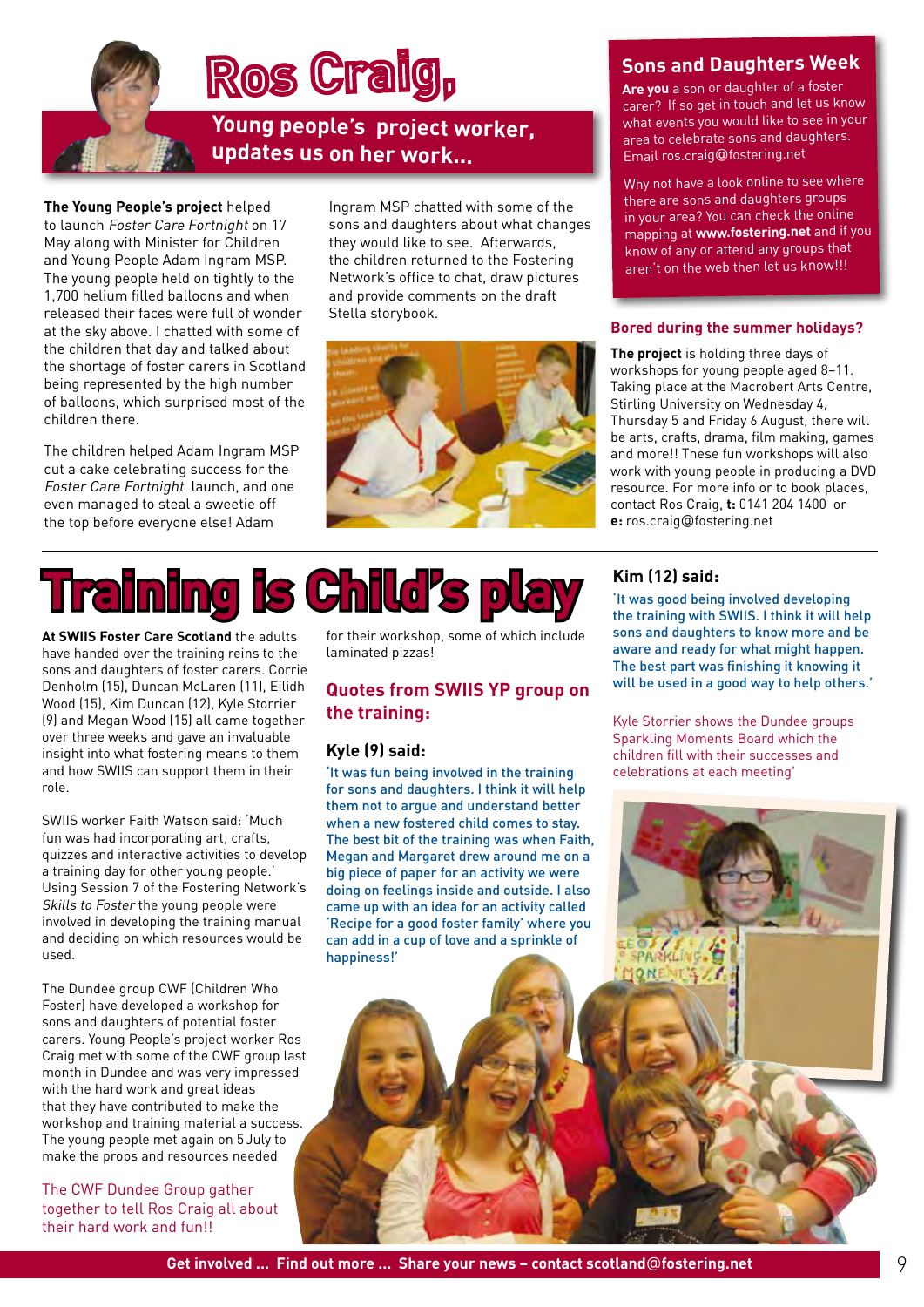# Recruitment and Retention Update

# Foster Care Fortnight



**This year's** Foster Care Fortnight in May saw us celebrating the success of fostering and recognising the need for more foster carers. We were joined by children and young people, foster carers and fostering services from throughout Scotland who helped us release 1,700 balloons to represent the need for 1,700 foster carers across the country. Minister for Children and Young People Adam Ingram MSP also gave his support by joining with us at the launch in Glasgow.

Foster Care Fortnight is the Fostering Network's annual awareness raising campaign to recruit more foster carers. Under the strapline **Do you have the skills to foster?** it aims to encourage people from all backgrounds with the right skills and qualities to consider a career in fostering.

# **Joint success!**

**In the last issue** we mentioned an innovative joint recruitment campaign which was being run by a group of four Scottish authorities in order to assess whether working together and sharing resources would produce better recruitment outcomes. The work resulted in a joint campaign which took many forms, and also included a freephone enquiry service and a recruitment website, **www.fostercaring.org**

Although final data on the eventual impact on conversion rates will not be available until later in the year, there has been early success demonstrated by an increase in enquiry numbers with a 75% increase having been achieved across the areas in comparison to normal enquiry levels.

The group are now running a number of informal information sessions, including input from foster carers and social work team members. This allows potential new carers to come

along and get further information and ask questions in a comfortable setting, but also helps to ensure that contact during the recruitment phase is regular and helps enquirers feel their interest is valued. One of the information sessions achieved attendance from nine households (17 people) and attracted people from neighbouring authority areas, reinforcing the fact that providing

choices of dates and locations is something which helps involvement. The group are hopeful that the other planned information evenings are as successful as this one!

The next step of the process is provision of joint preparation groups which have two planned outcomes – one of these is allowing workers from the different teams to work together and observe how other teams conduct their prep groups. Importantly, by working together the group also hopes that this proves to be an effective way of offering more choice to new foster carers in terms of prep group timing, and therefore shortening the overall length of the recruitment process whilst keeping in touch with new carers along the way.

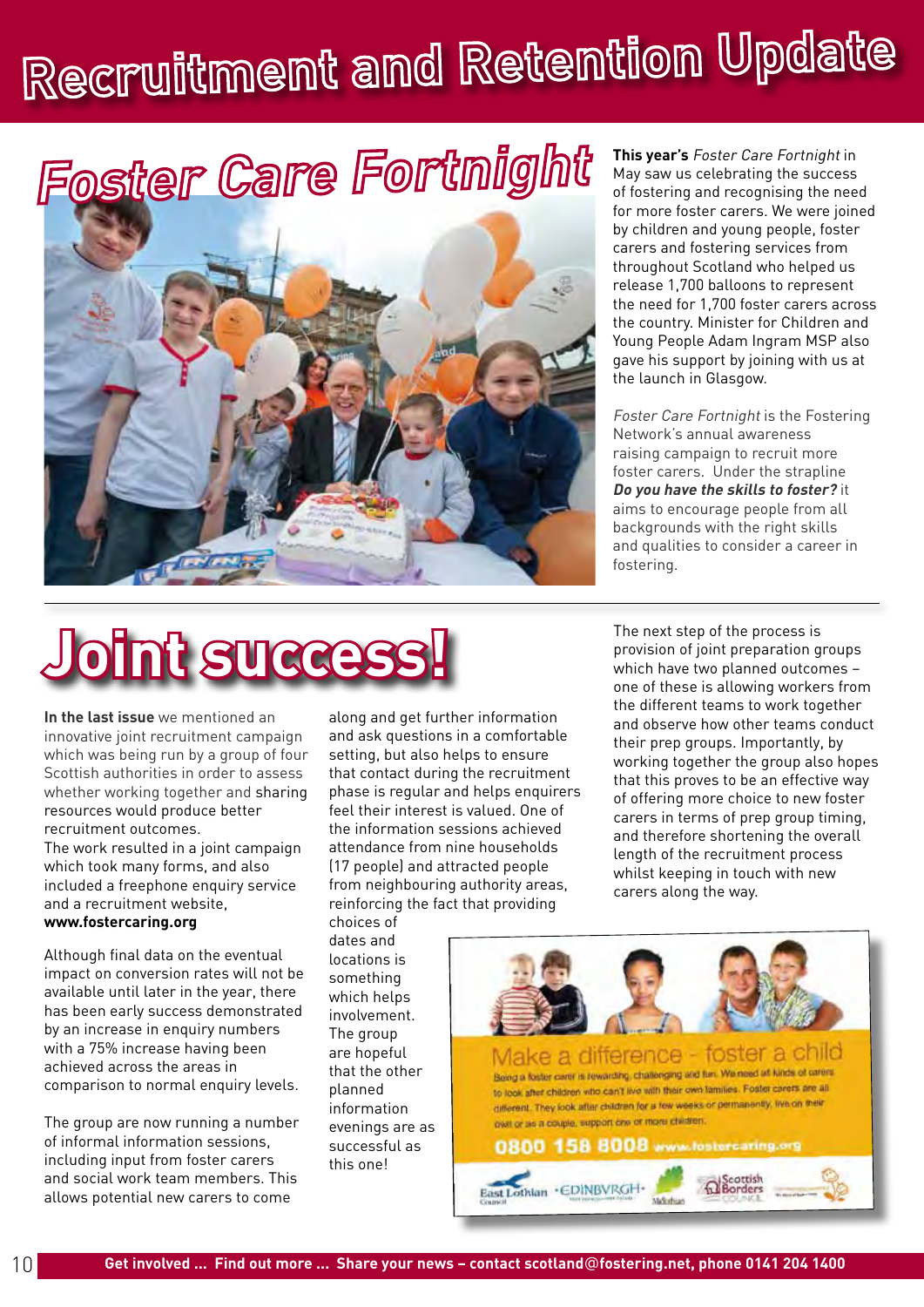

## **North Lanarkshire carers get health 'MOT'**

**As part of their** Foster Care Fortnight activities this year North Lanarkshire really went the extra mile to ensure that their carers are in good health and that they stay that way when they offered their carers an MOT. All those who attended got a chance to relax and enjoy a 'blether' as well as being offered Indian head and aromatherapy massage and a health check.

Carers were provided with healthy snacks and fruit juice to keep their energy levels up, and health professionals including a Braveheart Nurse, Physiotherapist, and Health Liaison nurse were on hand to provide blood pressure and cholesterol checks, spinal checks and referrals

for specialist support, and information and advice on healthy lifestyles.

The carers had access to a variety of props to help raise awareness of a range of conditions, and judging by the amount of laughter that came from that room the info was well received!

The success of this work has resulted in a spin off monthly clinic where carers get access to the health liaison nurse for advice for them and the young people in their care. For more information to help you develop similar practice, contact Fiona Brown, Senior Childcare Officer on 01236 856356 or **e: brownf**@**northlan.gov.uk**

**In a bid to** raise

# **FCA cycle challenge**



## **Learning for local authorities**

**Something** we don't always do as practitioners is stop and take time out to chat to colleagues from other areas in order to help evaluate our own practice.

So – time to share and learn – we have FREE places for local authority foster

awareness of fostering during Foster Care Fortnight two colleagues from FCA made their way between Britain's two furthermost points - Land's End to John O'Groats - using nothing but sheer determination and some serious pedal power – congratulations on this amazing achievement!



## China Challenge

**Congratulations and good luck** to Sally Andrews who is taking part in the Fostering Network's China Challenge in October. To raise funds for the challenge, and to raise awareness of fostering during Foster Care Fortnight, Sally was supported by members of Perth & Kinross Council's Family Placement Team and other social work colleagues as they conquered Schiehallion in Perthshire! Sally is still trying to reach her fundraising target for China so please show your support and sponsor Sally by visiting **http://justgiving.com/ Sally-Andrews101**

## **Contractual matters**

**The work** to develop a national contract for use when purchasing foster care services across Scotland continues to develop, with the Steering Group overseeing this work meeting regularly to ensure this stays high on the agenda.

Currently, a draft template document is in existence, and the Steering Group are spending the time required to ensure that this is refined and developed using the input and scope of the vast range of experience available through its membership, as well as taking on board good practice from other areas in Scotland. It is expected that a draft will be available for national consultation around the autumn. For any further information on this work please contact **heather.dickson**@ **fostering.net** 

care staff at our Practice Development

Book your place/s now by emailing **heather.dickson**@**fostering.net** or call

Day in Perth on 12 August, from 10.30am – 3pm.

0141 204 1400